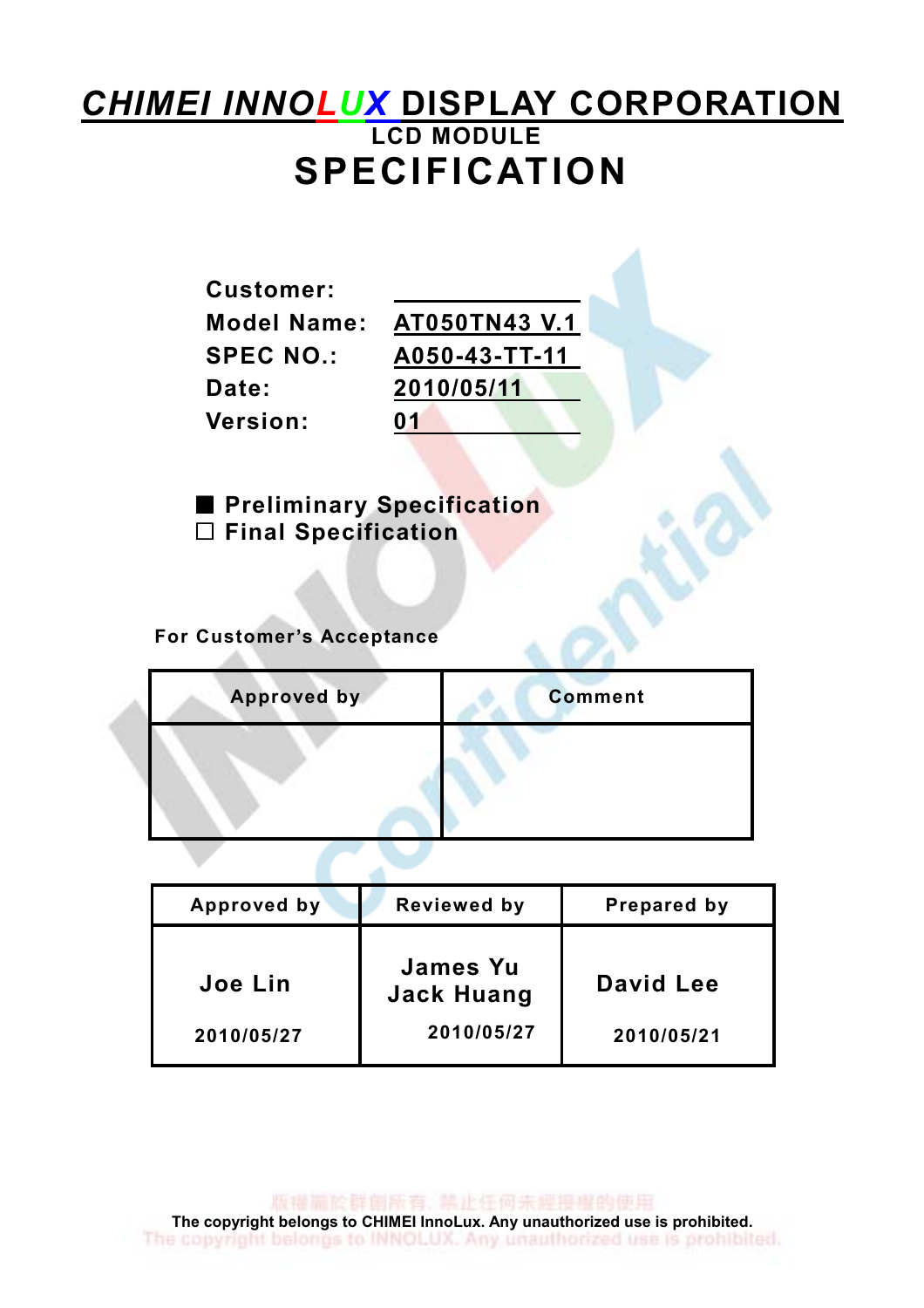## CHIMEI INNOLUX

CHIMEI InnoLux copyright 2004 All rights reserved, Copying forbidden.

#### Record of Revision

| Version     | Revise<br>Date | Page | Content          |
|-------------|----------------|------|------------------|
| Pre-spec.01 | 2010/05/11     |      | Initial Release. |
|             |                |      |                  |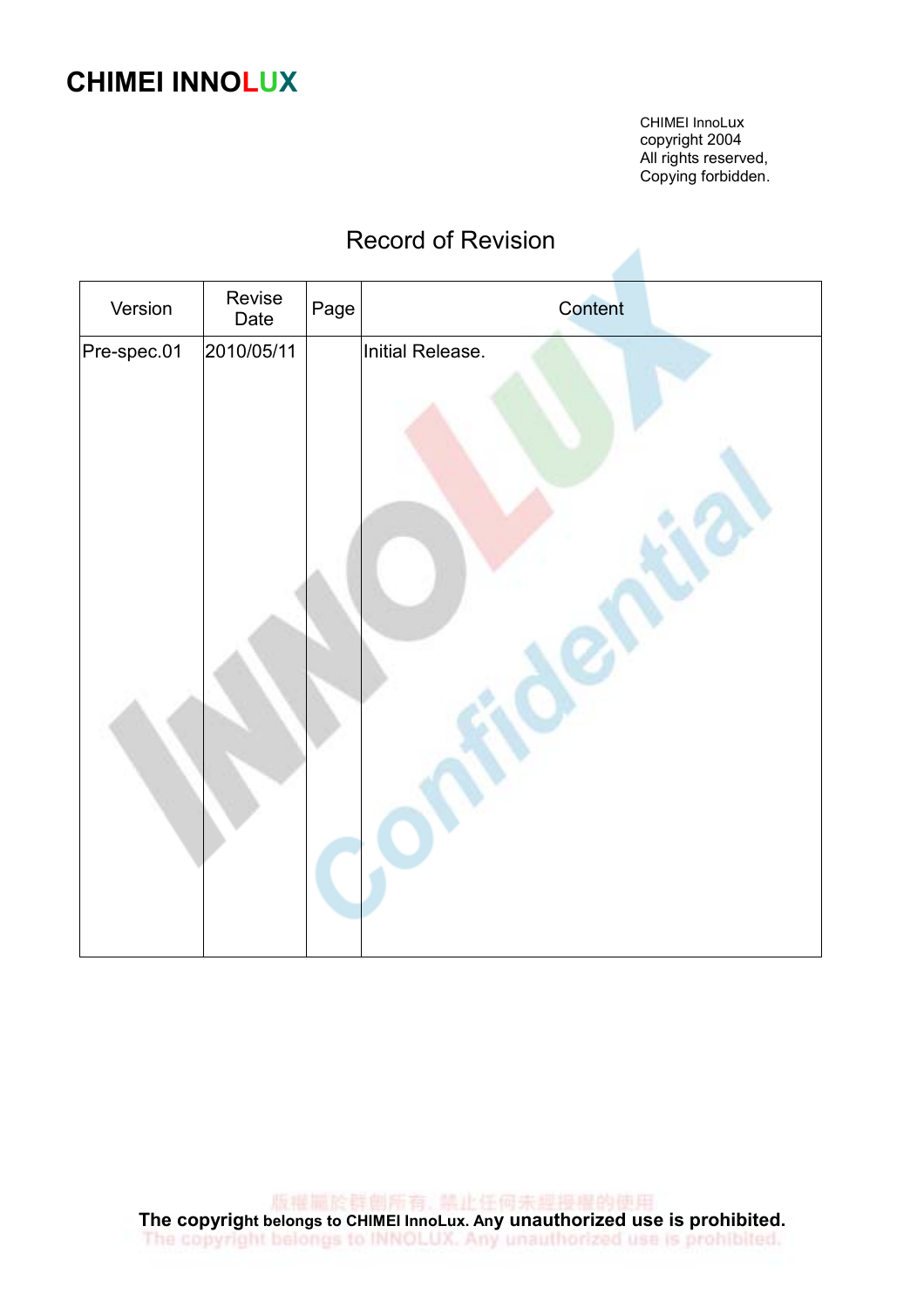## **CHIMEI INNOLUX**

#### **Contents**

| 2. Pin Assignment                                                                        |  |
|------------------------------------------------------------------------------------------|--|
| 3. Operation Specifications <b>contained a material contract a material contract a</b> 4 |  |
|                                                                                          |  |
|                                                                                          |  |
| 3.3                                                                                      |  |
|                                                                                          |  |
|                                                                                          |  |
|                                                                                          |  |
|                                                                                          |  |
|                                                                                          |  |
|                                                                                          |  |
|                                                                                          |  |
|                                                                                          |  |
|                                                                                          |  |
|                                                                                          |  |
|                                                                                          |  |
|                                                                                          |  |
|                                                                                          |  |
| 8. Package Drawing <b>Commission Commission Commission Commission</b> 16                 |  |
| 8.1                                                                                      |  |
| 8.2                                                                                      |  |
| 8.3                                                                                      |  |
|                                                                                          |  |

版權圖於群創所有, 禁止任何未經授權的使用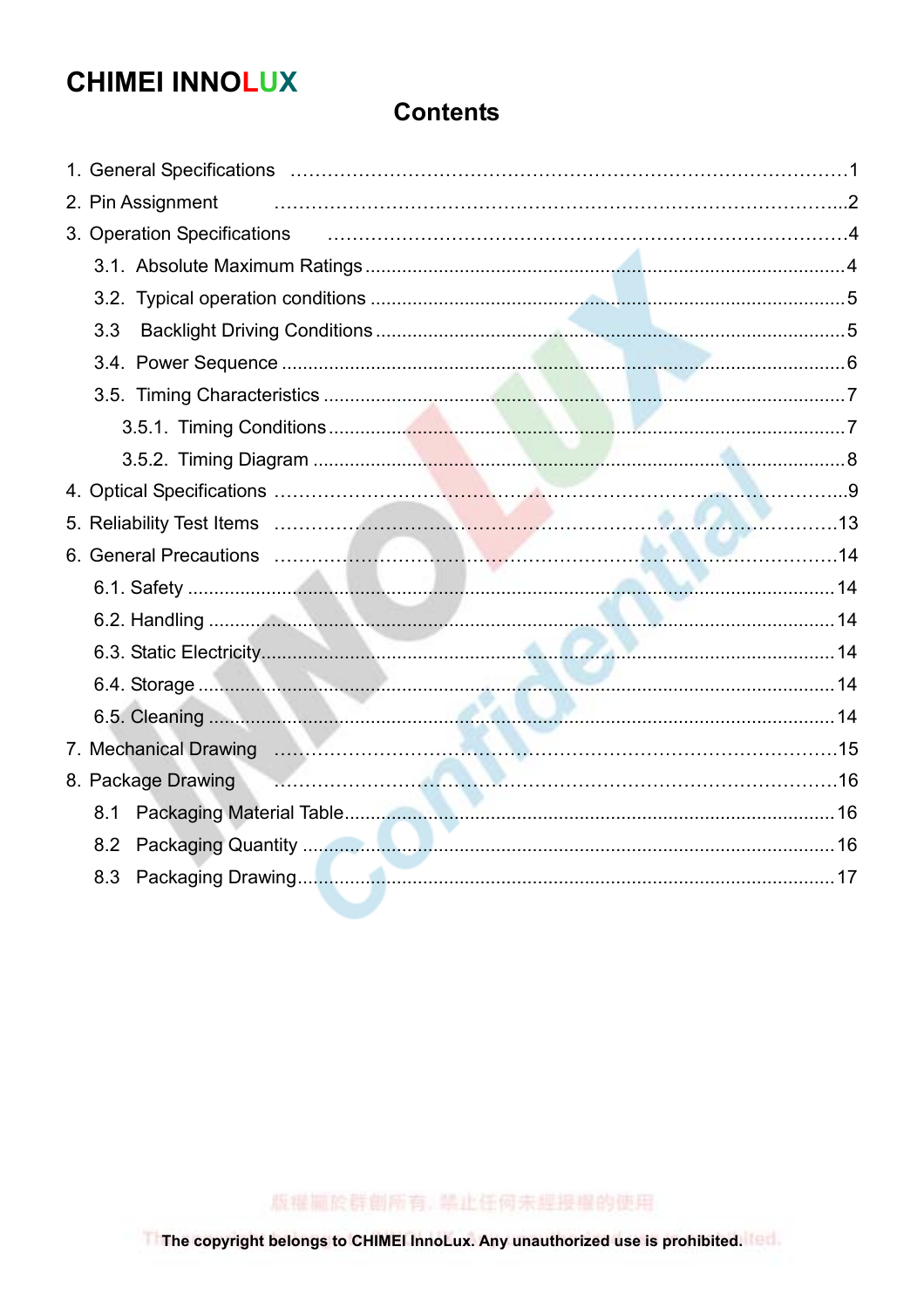# 1. General Specifications

| No.             | <b>Item</b>                        | <b>Specification</b>                       | <b>Remark</b> |
|-----------------|------------------------------------|--------------------------------------------|---------------|
| 1               | <b>LCD</b> size                    | 5.0 inch(Diagonal)                         |               |
| $\overline{2}$  | Driver element                     | a-Si TFT active matrix                     |               |
| 3               | Resolution                         | $800 \times 3(RGB) \times 480$             |               |
| 4               | Display mode                       | <b>Normally White, Transmissive</b>        |               |
| 5               | Dot pitch                          | $0.045(W)$ ×0.135(H) mm                    |               |
| 6               | Active area                        | $108.0(W) \times 64.8(H)$ mm               |               |
| $\overline{7}$  | Module size                        | $120.7(W) \times 76.3(H) \times 3.1(D)$ mm |               |
| 8               | Surface treatment                  | <b>Anti-Glare</b>                          |               |
| 9               | Color arrangement                  | RGB-stripe                                 |               |
| 10 <sup>°</sup> | Interface                          | <b>Digital</b>                             |               |
| 11              | <b>Backlight Power consumption</b> | TBDW(Typ.)                                 |               |
| 12              | <b>Panel Power consumption</b>     | TBD mW(Typ.)                               |               |
| 13              | Weight                             | <b>TBD</b>                                 |               |

版權圖於群劇所有, 禁止任何未經授權的使用

 $\sqrt{2}$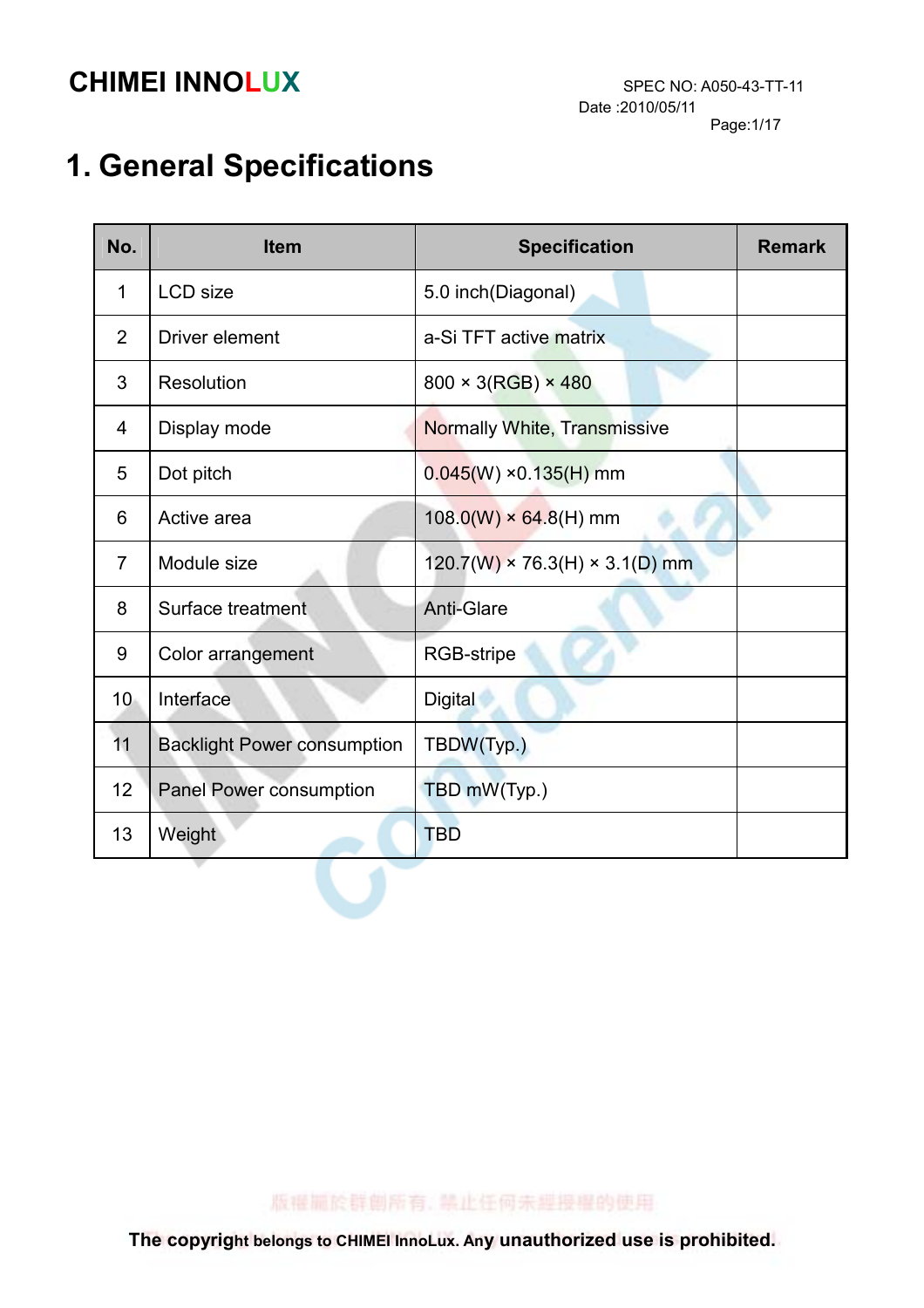# 2. Pin Assignment

 FPC Connector is used for the module electronics interface. The recommended model is FH19SC-40S-0.5SH manufactured by HIROSE. A

| Pin No.        | <b>Symbol</b>  | $II$                     | <b>Function</b>                 | <b>Remark</b> |
|----------------|----------------|--------------------------|---------------------------------|---------------|
| $\mathbf{1}$   | $VLED-$        | P                        | Power for LED backlight cathode |               |
| $\overline{2}$ | $V_{LED+}$     | P                        | Power for LED backlight anode   |               |
| 3              | <b>GND</b>     | P                        | Power ground                    |               |
| 4              | $V_{DD}$       | P                        | Power voltage                   |               |
| 5              | R <sub>0</sub> | $\overline{\phantom{a}}$ | Red data (LSB)                  |               |
| 6              | R <sub>1</sub> | T                        | Red data                        |               |
| $\overline{7}$ | R <sub>2</sub> |                          | Red data                        |               |
| 8              | R <sub>3</sub> | $\mathsf{l}$             | Red data                        |               |
| 9              | R <sub>4</sub> | T                        | Red data                        |               |
| 10             | R <sub>5</sub> | D                        | Red data                        |               |
| 11             | R <sub>6</sub> | I                        | Red data                        |               |
| 12             | R <sub>7</sub> | I                        | Red data (MSB)                  |               |
| 13             | G <sub>0</sub> | L                        | Green data (LSB)                |               |
| 14             | G <sub>1</sub> | I                        | Green data                      |               |
| 15             | G <sub>2</sub> | I                        | Green data                      |               |
| 16             | G <sub>3</sub> | I                        | Green data                      |               |
| 17             | G4             | I                        | Green data                      |               |
| 18             | G <sub>5</sub> | $\overline{\phantom{a}}$ | Green data                      |               |
| 19             | G <sub>6</sub> | I                        | Green data                      |               |
| 20             | G7             | $\mathsf I$              | Green data (MSB)                |               |

版權圖於群創所有, 禁止任何未經投權的使用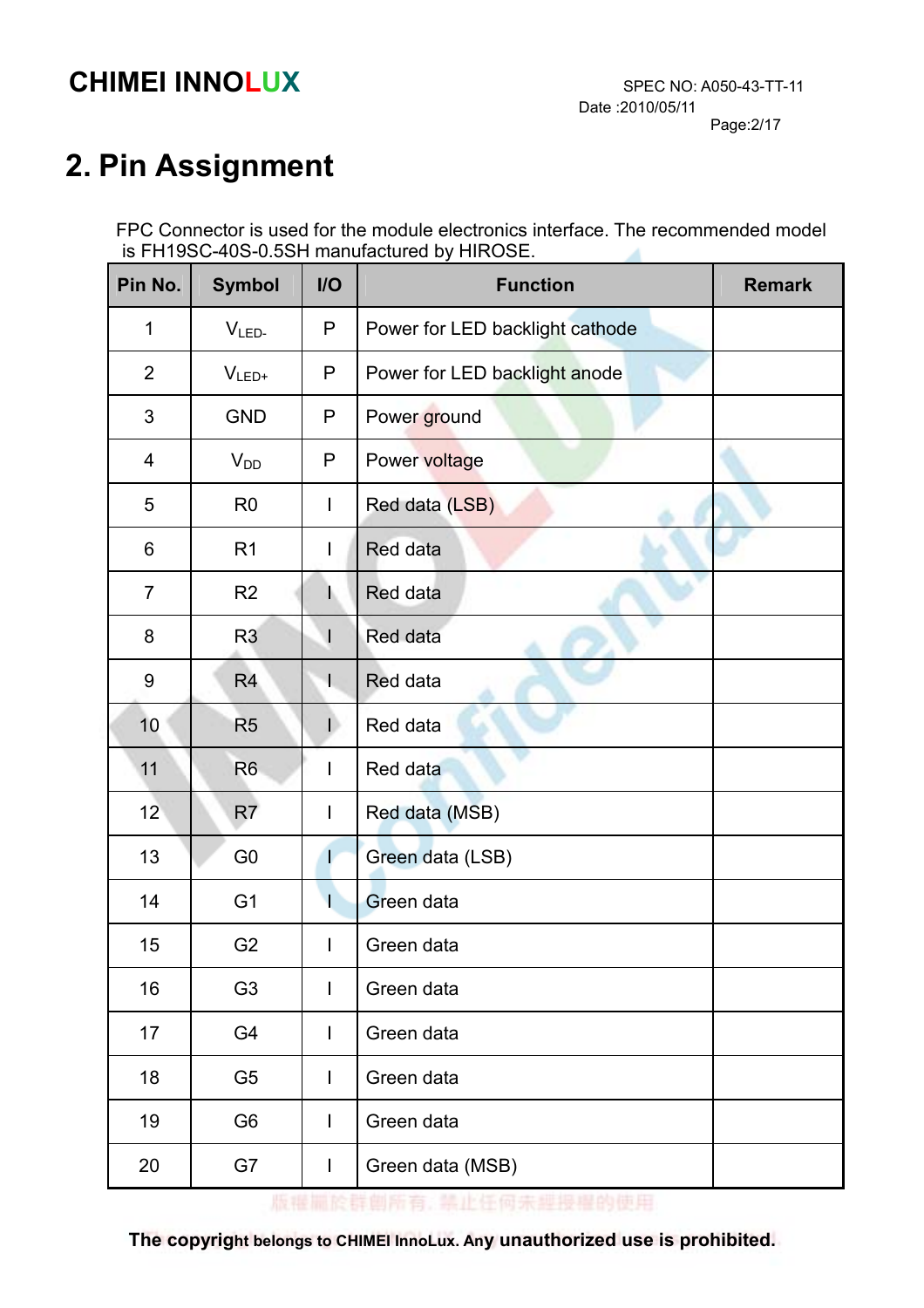Date :2010/05/11

|    |                |                          | Page: 3/17      |
|----|----------------|--------------------------|-----------------|
| 21 | B <sub>0</sub> | $\mathbf{I}$             | Blue data (LSB) |
| 22 | <b>B1</b>      | I.                       | Blue data       |
| 23 | <b>B2</b>      | $\mathsf{l}$             | Blue data       |
| 24 | B <sub>3</sub> | I                        | Blue data       |
| 25 | <b>B4</b>      | $\mathbf{I}$             | Blue data       |
| 26 | B <sub>5</sub> | $\mathbf{I}$             | Blue data       |
| 27 | B <sub>6</sub> | $\mathbf{I}$             | Blue data       |
| 28 | B7             | I                        | Blue data (MSB) |
| 29 | <b>GND</b>     | P                        | Power ground    |
| 30 | <b>CLK</b>     | I.                       | Pixel clock     |
| 31 | <b>DISP</b>    |                          | Display on/off  |
| 32 | <b>NC</b>      |                          | No connection   |
| 33 | <b>NC</b>      |                          | No connection   |
| 34 | DE             | Ð                        | Data Enable     |
| 35 | <b>NC</b>      |                          | No Connector    |
| 36 | <b>GND</b>     | $\mathsf P$              | Power ground    |
| 37 | NC             |                          | No Connector    |
| 38 | NC             |                          | No Connector    |
| 39 | $NC$           | $\overline{\phantom{a}}$ | No Connector    |
| 40 | $NC$           |                          | No Connector    |

I: input, O: output, P: Power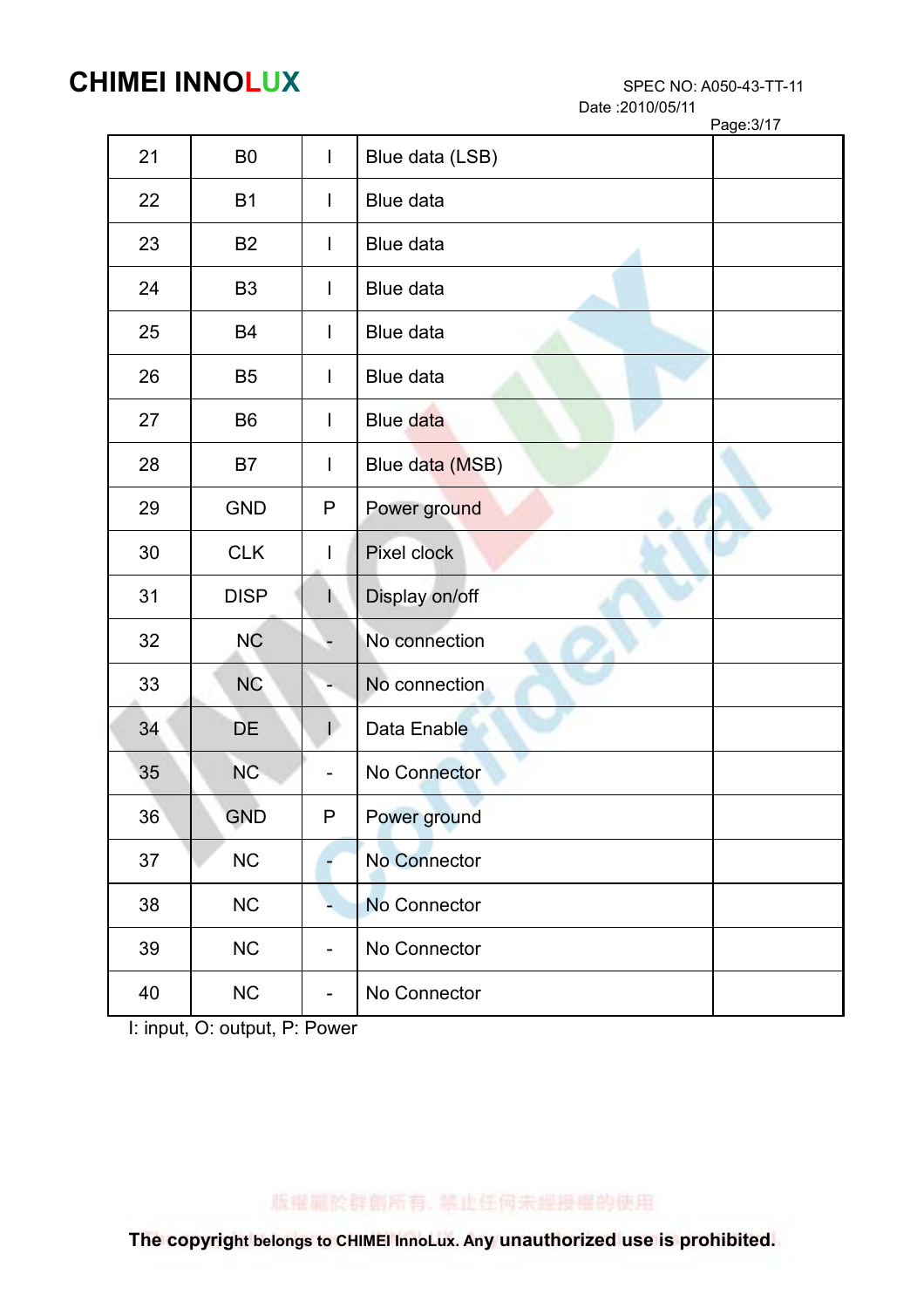## 3. Operation Specifications

#### 3.1. Absolute Maximum Ratings

| (Note 1)                   |                      |        |               |                 |                    |  |
|----------------------------|----------------------|--------|---------------|-----------------|--------------------|--|
| <b>Item</b>                | <b>Symbol</b>        |        | <b>Values</b> | <b>Unit</b>     | <b>Remark</b>      |  |
|                            |                      | Min.   | Max.          |                 |                    |  |
| Power voltage              | $V_{DD}$             | $-0.5$ | 5.0           | V               |                    |  |
| Input signal voltage       | Logic input          | $-0.5$ | 5.0           | V               |                    |  |
| Operation temperature      | $T_{OP}$             | $-20$  | 70            | $\rm ^{\circ}C$ | Note 3, 4          |  |
| Storage temperature        | $T_{\rm ST}$         | $-30$  | 80            | $\rm ^{\circ}C$ | <b>Note 3, 4</b>   |  |
| <b>LED Reverse Voltage</b> | <b>V<sub>R</sub></b> |        | <b>TBD</b>    | $\vee$          | Each LED<br>Note 2 |  |
| <b>LED Forward Current</b> | IF                   |        | TBD           | <b>mA</b>       | Each<br>LED        |  |

Note 1: The absolute maximum rating values of this product are not allowed to be exceeded at any times. A module should be used with any of the absolute maximum ratings exceeded, the characteristics of the module may not be recovered, or in an extreme condition, the module may be permanently destroyed.

Note 2: VR Conditions: Zener Diode 20mA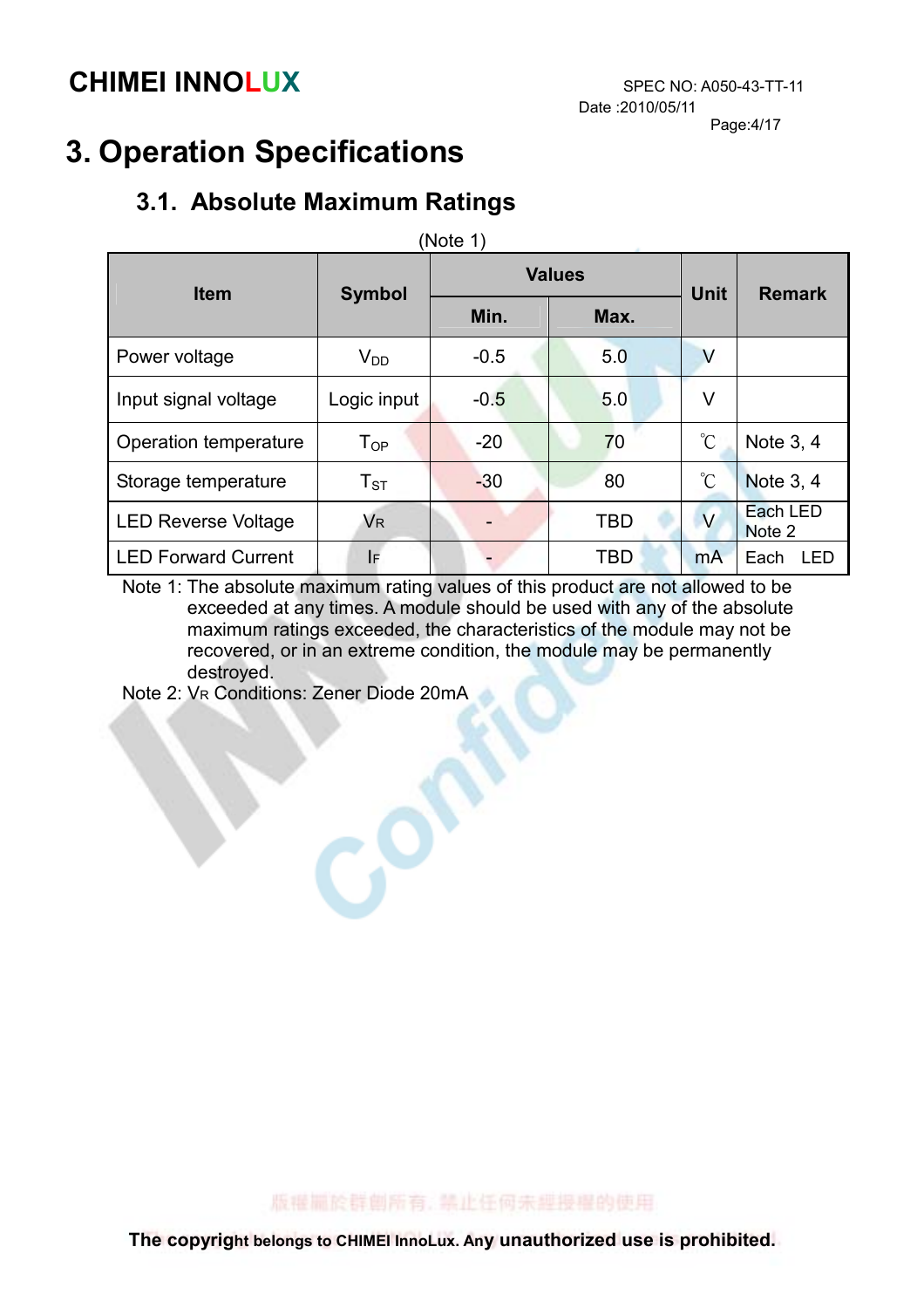Date :2010/05/11

18

Page:5/17

#### 3.2. Typical operation conditions

| <b>Item</b>               |                 |                     | <b>Values</b> | <b>Unit</b>           | <b>Remark</b> |                 |
|---------------------------|-----------------|---------------------|---------------|-----------------------|---------------|-----------------|
|                           | <b>Symbol</b>   | Min.                | Typ.          | Max.                  |               |                 |
| Power voltage             | $V_{DD}$        | 3.1                 | 3.3           | 3.5                   | V             |                 |
| <b>Current for Driver</b> | I <sub>DD</sub> |                     | TBD           | <b>TBD</b>            | mA            | $V_{DD} = 3.3V$ |
| Input logic high voltage  | $V_{\text{IH}}$ | 0.7 V <sub>DD</sub> |               | <b>V<sub>DD</sub></b> | V             | Note 1          |
| Input logic low voltage   | $V_{IL}$        | <b>GND</b>          |               | 0.3 V <sub>DD</sub>   | V             |                 |

Note1: CLK, DE, R0~ R7,G0~ G7,B0~ B7.

#### 3.3 Backlight Driving Conditions

| <b>Item</b>                      |                         |        | <b>Values</b> | <b>Unit</b>              | <b>Remark</b> |        |
|----------------------------------|-------------------------|--------|---------------|--------------------------|---------------|--------|
|                                  | <b>Symbol</b>           | Min.   | Typ.          | Max.                     |               |        |
| <b>Voltage for LED Backlight</b> | $\mathsf{V}_\mathsf{L}$ | 19.6   | 21.7          | 23.8                     | V             | Note 1 |
| <b>Current for LED Backlight</b> | IL.                     | 36     | 40            | 44                       | mA            |        |
| LED life time                    |                         | 20,000 |               | $\overline{\phantom{a}}$ | Hr            | Note 2 |

Note 1: The LED Supply Voltage is defined by the number of LED at Ta=25°C and  $I<sub>L</sub>$  =40mA.

Note 2: The "LED life time" is defined as the module brightness decrease to 50% original brightness at Ta=25 $°C$  and  $L = 40$ mA. The LED lifetime could be decreased if operating  $I_L$  is lager than 40 mA.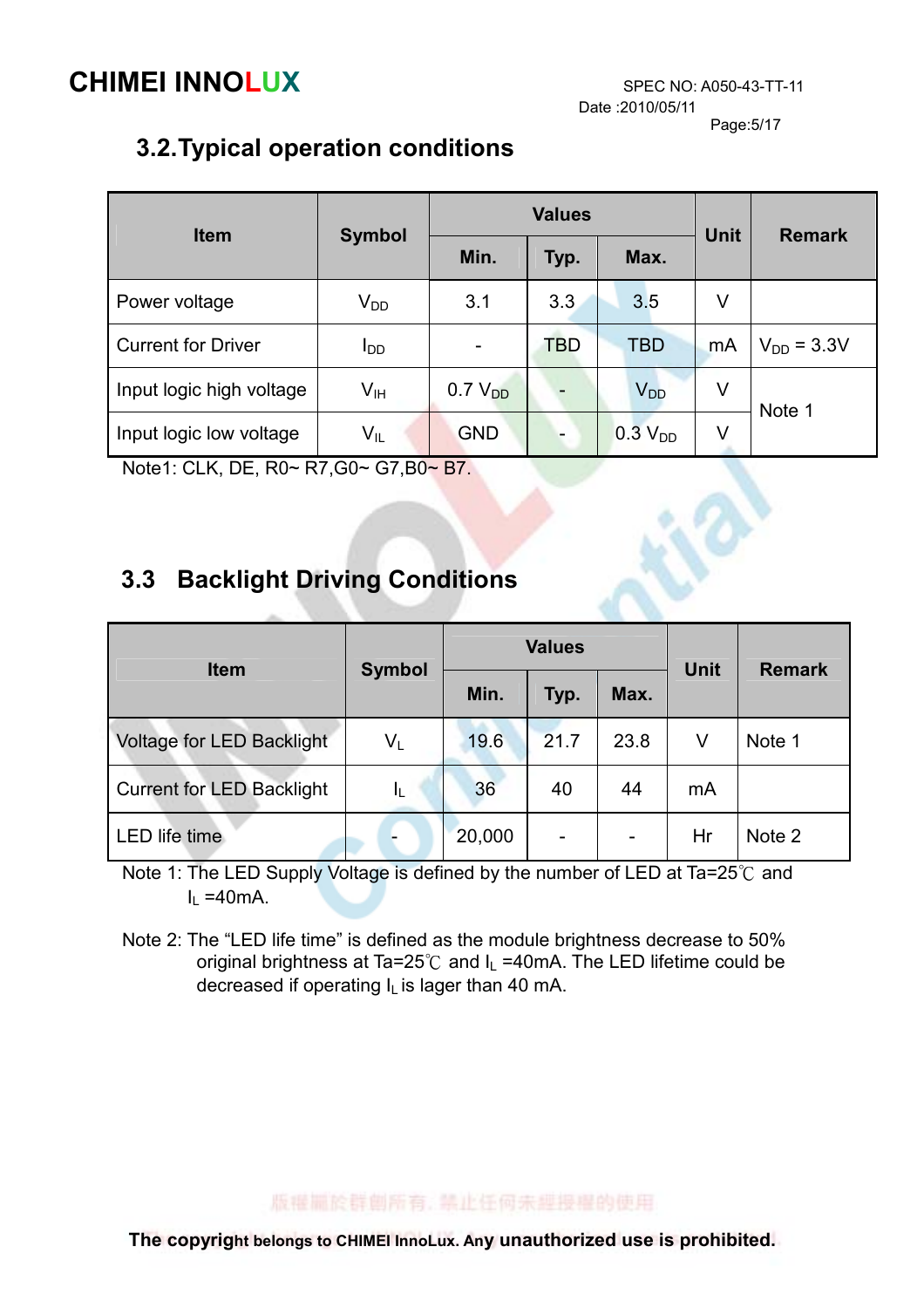#### 3.4. Power Sequence

To prevent a latch-up or DC operation of the LCD module, the power on/off sequence should be as the diagram below.



| <b>Symbol</b>  | <b>Specification</b>      | <b>Symbol</b> | <b>Specification</b> |
|----------------|---------------------------|---------------|----------------------|
| T1             | $0 \le T1 \le 10$ msec    | T4            | 200 msec $\leq$ T4   |
| T <sub>2</sub> | 16≤T2≤100 msec            | T5            | 100 msec $\leq$ T5   |
| T <sub>3</sub> | $0 \leq T3 \leq 200$ msec | T6            | 16 msec $\leq$ T6    |

版權圖於群創所有, 禁止任何未經授權的使用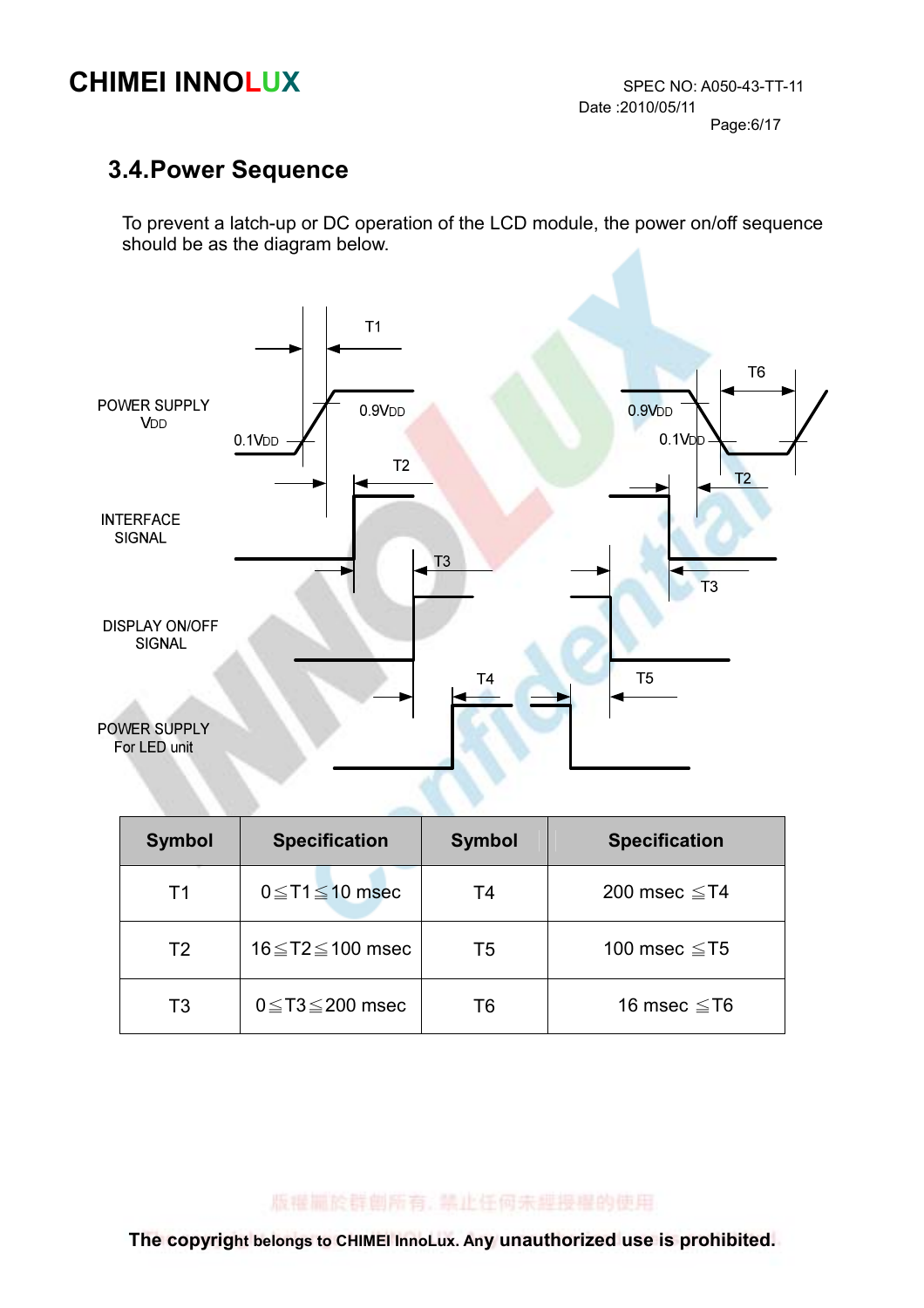#### 3.5. Timing Characteristics

#### 3.5.1. Timing Conditions

Parallel DE mode RGB input timing table

| <b>Parameter</b>             | <b>Symbol</b>    |      | <b>Unit</b> |      |            |
|------------------------------|------------------|------|-------------|------|------------|
|                              |                  | Min. |             | Max. |            |
| <b>CLK</b> frequency         | fclk             | 26.4 | 33.3        | 46.8 | <b>MHz</b> |
| DEV period time              | Tv               | 510  | 525         | 650  | H          |
| DEV display area             | Tvd              | 480  |             |      | H          |
| <b>DEV blanking</b>          | Tvb              | 30   | 45          | 170  | H          |
| DEH period time              | Th               | 862  | 1056        | 1200 | <b>CLK</b> |
| DEH display area             | Thd              |      | 800         |      | <b>CLK</b> |
| <b>DEH blanking</b>          | Thb              | 62   | 256         | 400  | <b>CLK</b> |
| CLK cycle time               | <b>Tclk</b>      | 21.3 | 30          | 37.8 | ns         |
| Clock width of high level    | Tcwh             | 40   | 50          | 60   | $\%$       |
| Clock width of low level     | Tcwl             | 40   | 50          | 60   | $\%$       |
| Clock rising time            | trck             | 8    |             |      | ns         |
| Clock falling time           | t <sub>fck</sub> | 8    |             |      | ns         |
| Data Setup Time              | tdasu            | 8    |             |      | ns         |
| Data Hold Time               | tdahd            | 8    |             |      | ns         |
| DE Setup Time                | tdesu            | 8    |             |      | ns         |
| <b>DE Hold Time</b><br>tdehd |                  | 8    |             |      | ns         |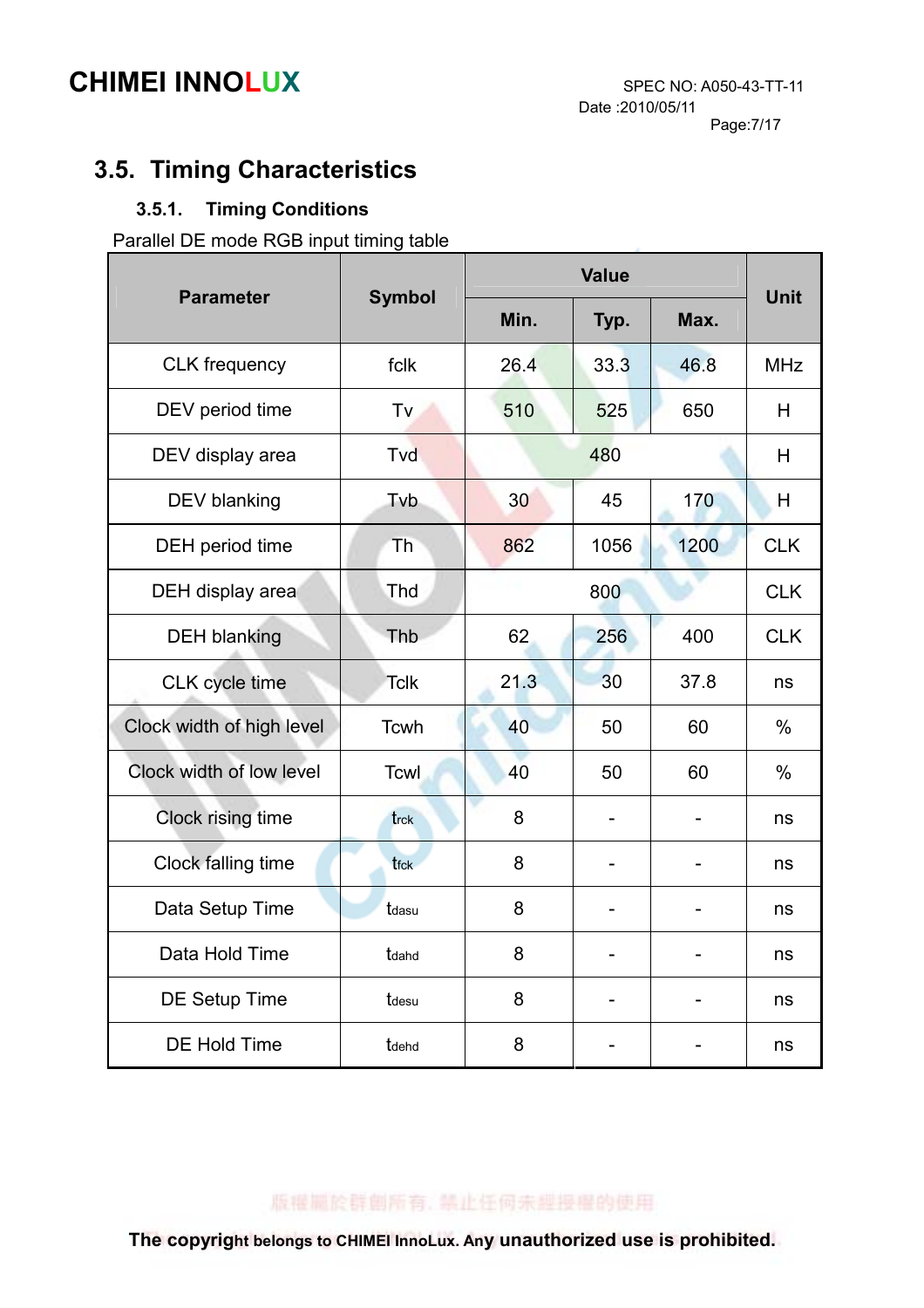

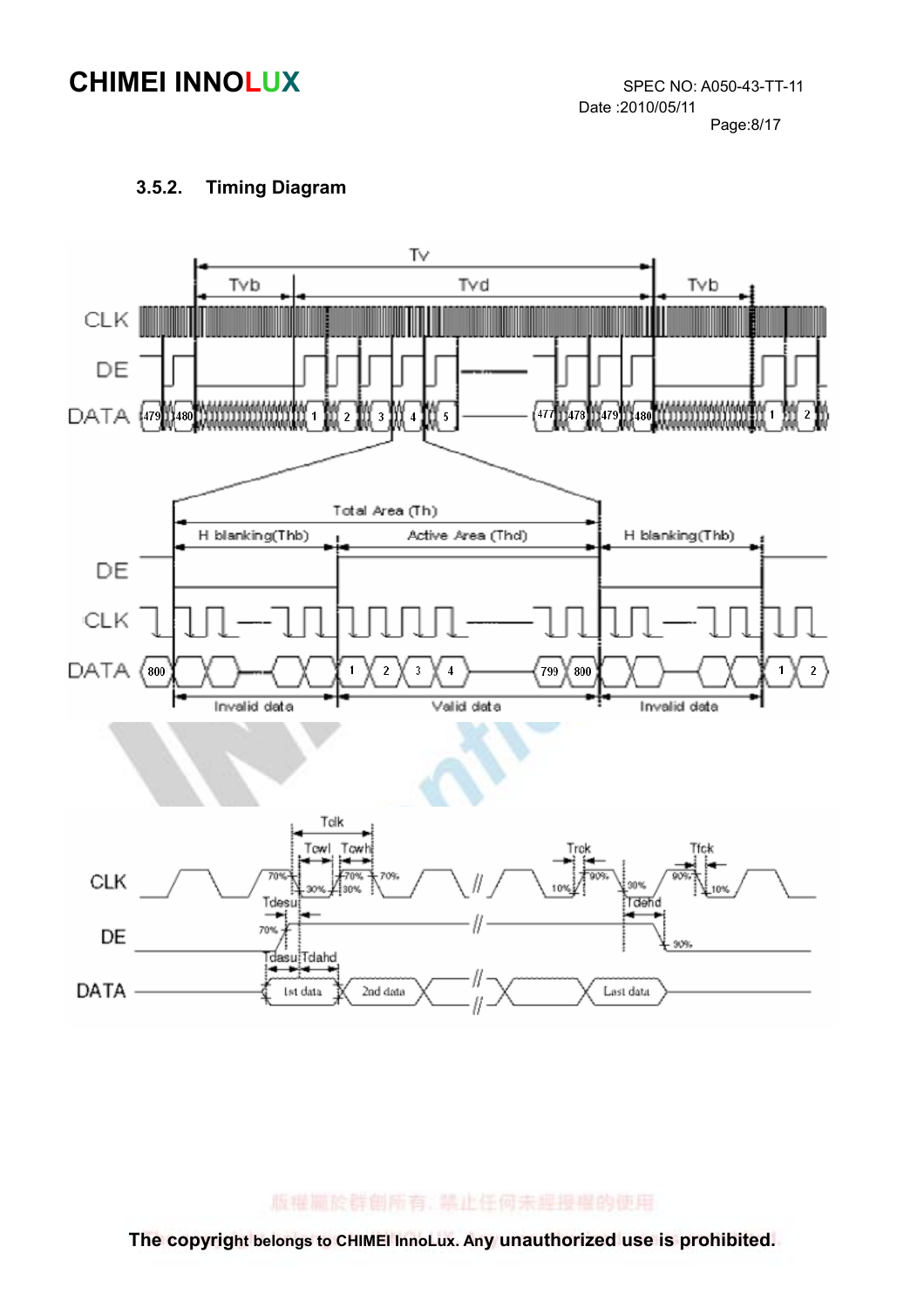# 4. Optical Specifications

| Item                                  | <b>Symbol</b>           | <b>Condition</b>                       | <b>Values</b> |      |      | <b>Unit</b>       | <b>Remark</b>    |
|---------------------------------------|-------------------------|----------------------------------------|---------------|------|------|-------------------|------------------|
|                                       |                         |                                        | Min.          | Typ. | Max. |                   |                  |
| Viewing angle<br>(CR <sup>2</sup> 10) | $\theta_L$              | $\Phi$ =180°(9 o'clock)                | 60            | 70   |      | degree            | Note 1           |
|                                       | $\theta_{\mathsf{R}}$   | $\Phi = 0^\circ (3 \text{ o'clock})$   | 60            | 70   |      |                   |                  |
|                                       | $\theta_T$              | $\Phi = 90^\circ (12 \text{ o'clock})$ | 40            | 50   |      |                   |                  |
|                                       | $\theta_B$              | $\Phi = 270^{\circ}$ (6 o'clock)       | 60            | 70   |      |                   |                  |
| Response time                         | <b>T</b> <sub>ON</sub>  |                                        |               | 10   | 20   | msec              | Note 3           |
|                                       | <b>T</b> <sub>OFF</sub> |                                        |               | 15   | 30   | msec              | Note 3           |
| Contrast ratio                        | <b>CR</b>               |                                        | 400           | 500  |      |                   | Note 4           |
| Color chromaticity                    | $W_X$                   | Normal<br>$\theta = \Phi = 0^{\circ}$  | 0.26          | 0.31 | 0.36 |                   | Note 2           |
|                                       | $W_Y$                   |                                        | 0.28          | 0.33 | 0.38 |                   | Note 5<br>Note 6 |
| Luminance                             | L                       |                                        | 280           | 350  |      | cd/m <sup>2</sup> | Note 6           |
| Luminance uniformity                  | Υū                      |                                        | 70            | 75   |      | $\%$              | Note 7           |

Test Conditions:

- 1.  $V_{DD}$  =3.3V, I<sub>L</sub>=40mA (Backlight current), the ambient temperature is 25°C.
- 2. The test systems refer to Note 2.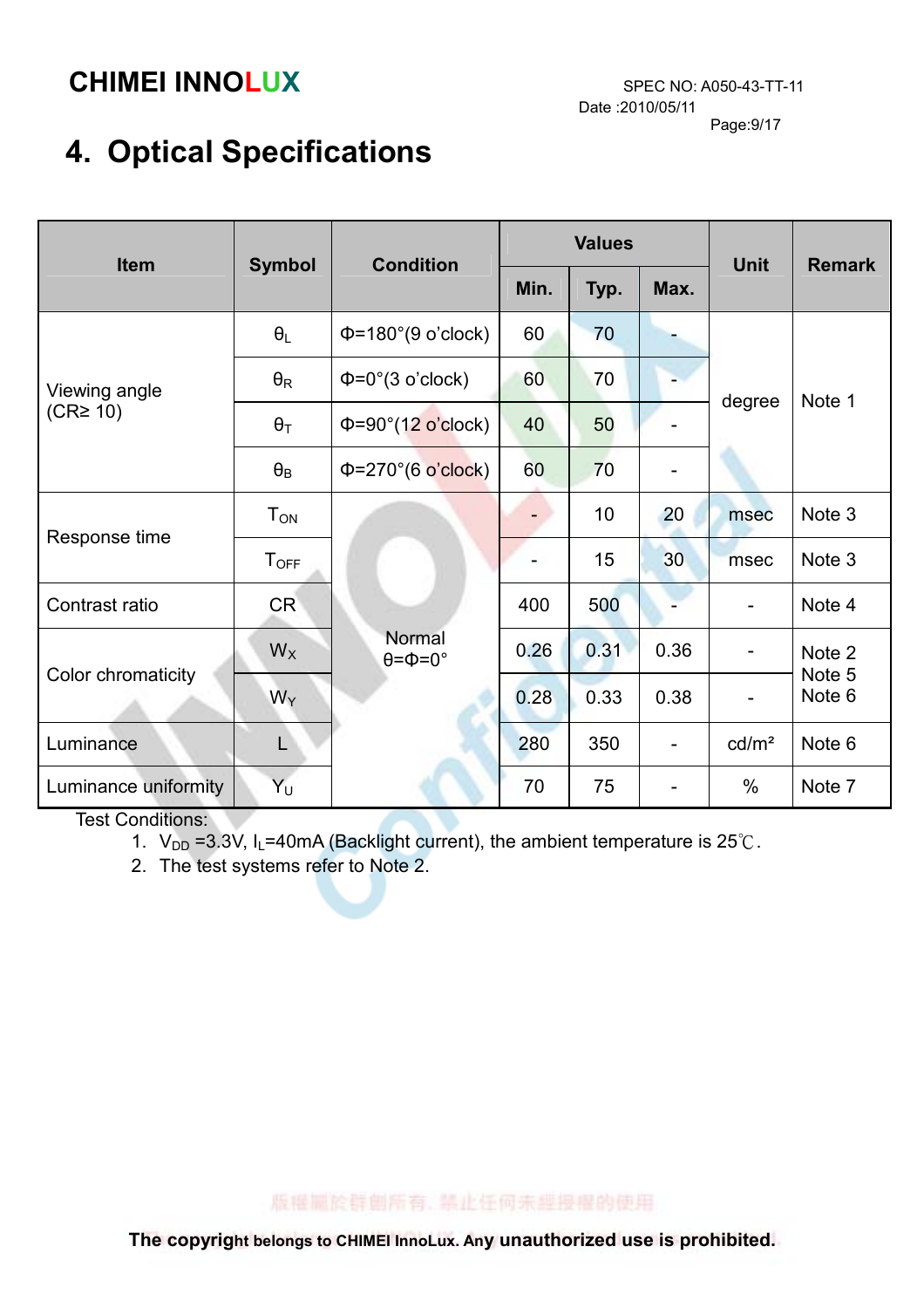Page:10/17



 The optical characteristics should be measured in dark room. After 30 minutes operation, the optical properties are measured at the center point of the LCD screen. (Response time is measured by Photo detector TOPCON BM-7, other items are measured by BM-5A/Field of view: 1° /Height: 500mm.)



The copyright belongs to CHIMEI InnoLux. Any unauthorized use is prohibited.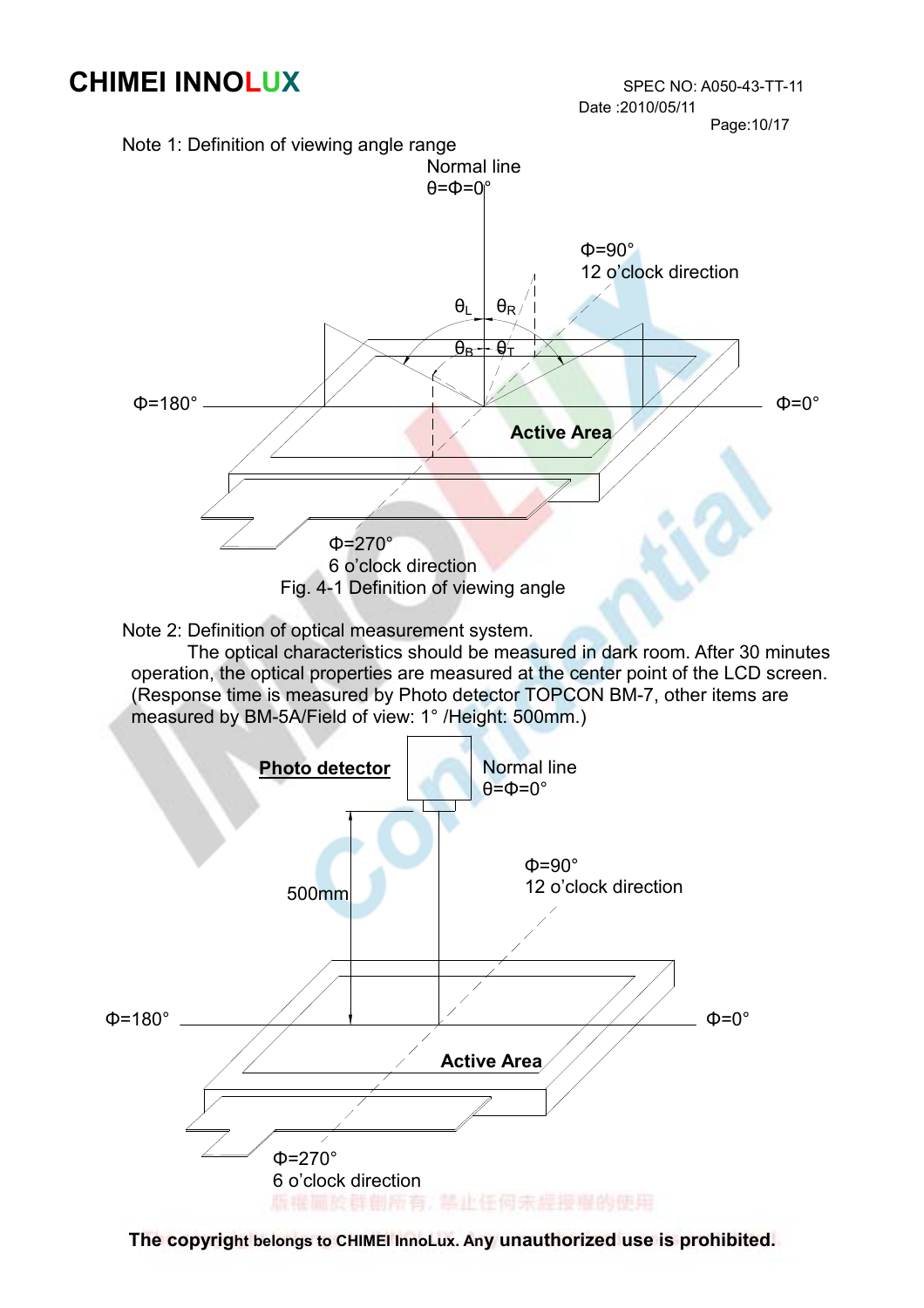Page:11/17

#### Fig. 4-2 Optical measurement system setup

#### Note 3: Definition of Response time

 The response time is defined as the LCD optical switching time interval between "White" state and "Black" state. Rise time  $(T<sub>ON</sub>)$  is the time between photo detector output intensity changed from 90% to 10%. And fall time ( $T_{\text{OFF}}$ ) is the time between photo detector output intensity changed from 10% to 90%.



Note 4: Definition of contrast ratio

Luminance measured when LCD on the "White" state

- Contrast ratio  $(CR) = \frac{E}{E}$  Luminance measured when LCD on the "Black" state
- Note 5: Definition of color chromaticity (CIE1931)

Color coordinates measured at center point of LCD.

 Note 6: All input terminals LCD panel must be ground while measuring the center area of the panel. The LED driving condition is  $I_L$ =40mA.

版權圖於群劇版有, 禁止任何未规投權的使用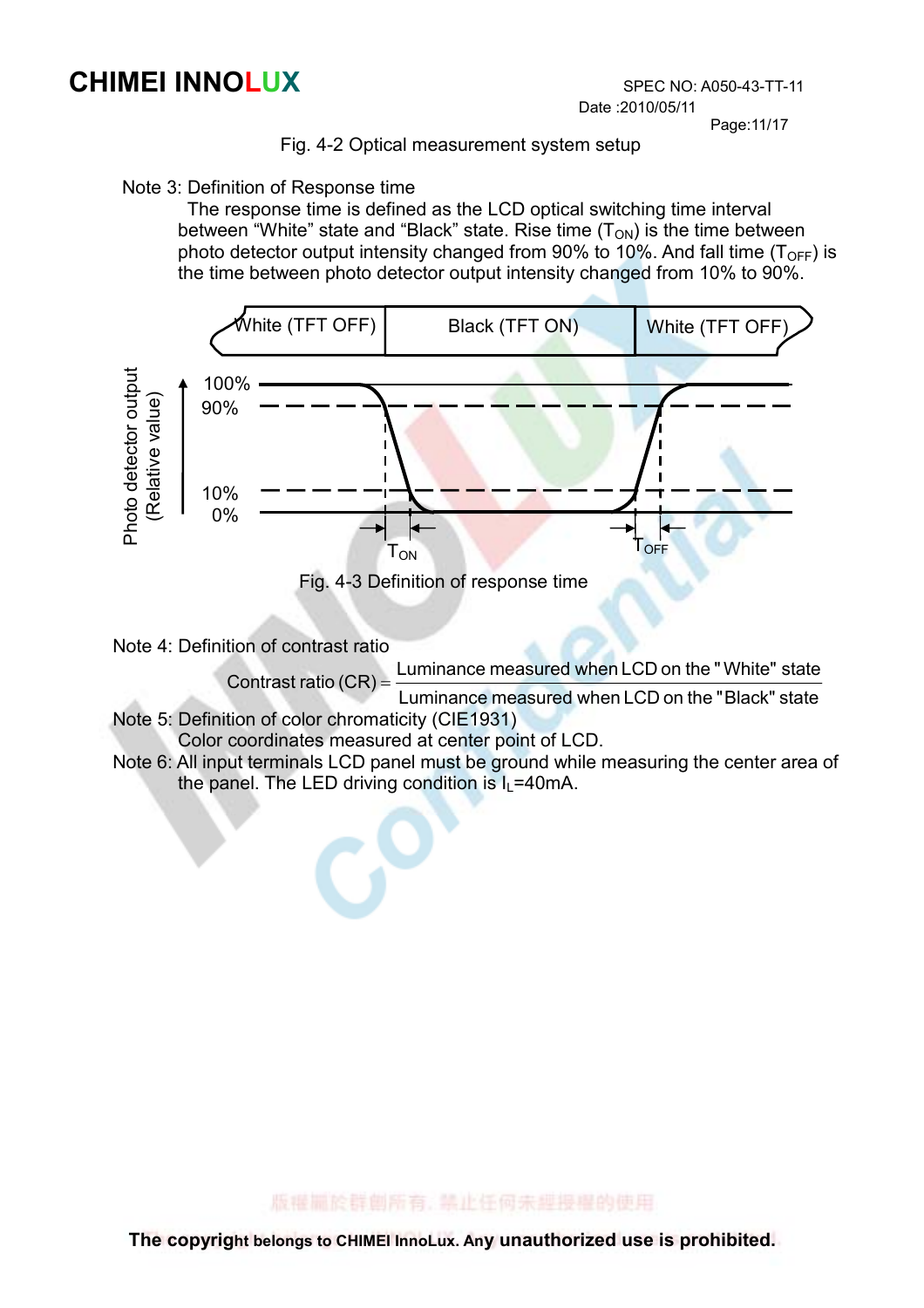Note 7: Definition of Luminance Uniformity

Active area is divided into 9 measuring areas (Refer to Fig. 4-4 ).Every measuring point is placed at the center of each measuring area.

 $\mathcal{L}_{\text{max}}$ min B Luminance Uniformity (Yu) =  $\frac{B}{B}$  L-------Active area length W----- Active area width L



Fig. 4-4 Definition of measuring points

**B**<sub>max</sub>: The measured maximum luminance of all measurement position. **B<sub>min</sub>:** The measured minimum luminance of all measurement position.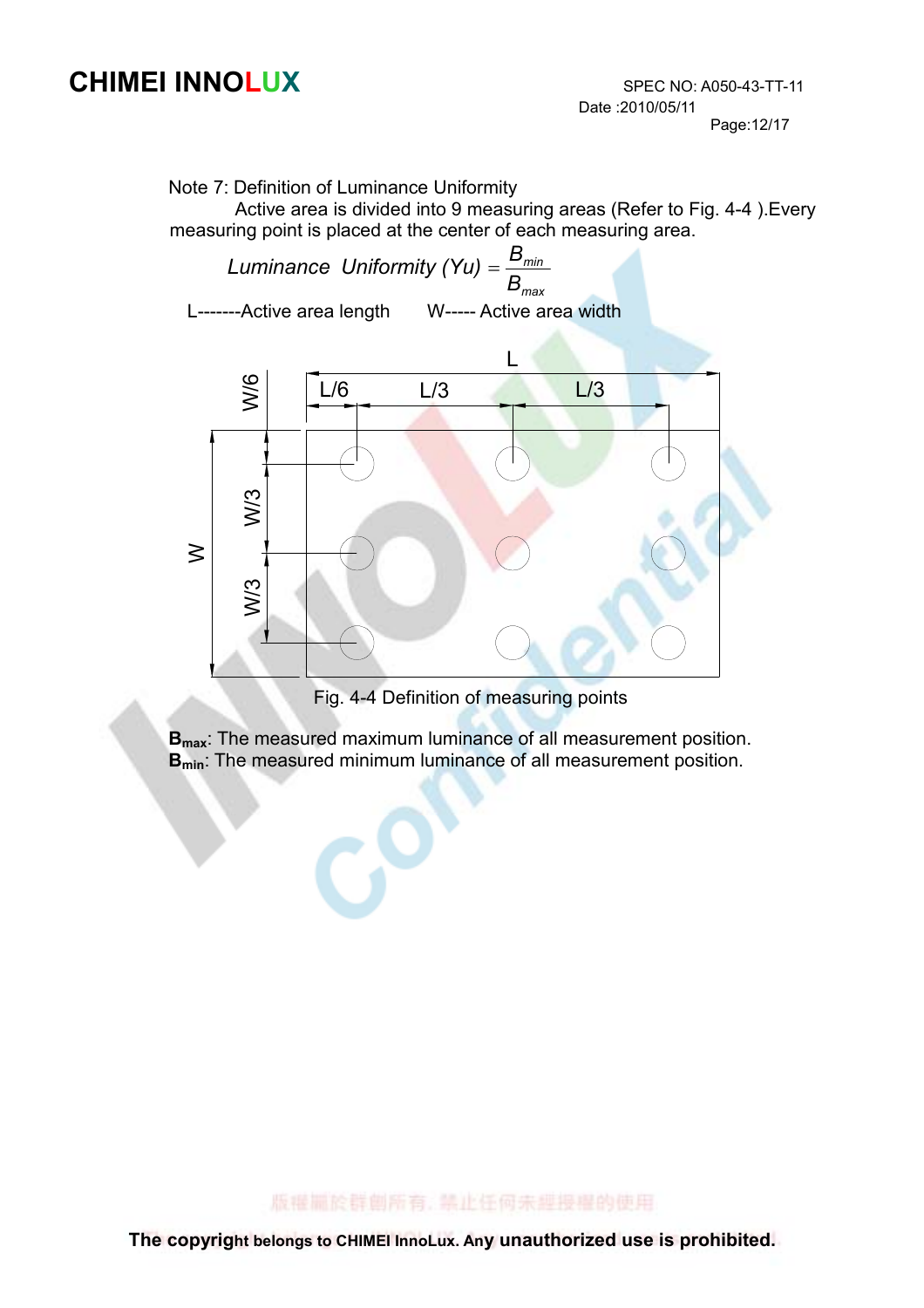#### Page:13/17

## 5. Reliability Test Items

(Note3)

| <b>Item</b>                                 | <b>Test Conditions</b>                                                                                                                        |                | <b>Remark</b>  |
|---------------------------------------------|-----------------------------------------------------------------------------------------------------------------------------------------------|----------------|----------------|
| <b>High Temperature Storage</b>             | Ta = $80^{\circ}$ C                                                                                                                           | <b>240 hrs</b> | Note 1, Note 4 |
| Low Temperature Storage                     | Ta = $-30^{\circ}$ C                                                                                                                          | 240hrs         | Note 1, Note 4 |
| <b>High Temperature Operation</b>           | $Ts = 70^{\circ}$ C                                                                                                                           | 240hrs         | Note 2, Note 4 |
| Low Temperature Operation                   | Ta = $-20^{\circ}$ C                                                                                                                          | 240hrs         | Note 1, Note 4 |
| Operate at High Temperature<br>and Humidity | +60°C, 90% RH                                                                                                                                 | <b>240 hrs</b> | Note 4         |
| <b>Thermal Shock</b>                        | -30°C/30 min $\sim$ +80°C/30 min for a total<br>100 cycles, Start with cold temperature<br>and end with high temperature                      | Note 4         |                |
| <b>Vibration Test</b>                       | Frequency range: 10~55Hz<br>Stroke: 1.5mm<br>Sweep:10Hz~55Hz~10Hz<br>2 hours for each direction of X. Y. Z.<br>(6 hours for total)            |                |                |
| <b>Mechanical Shock</b>                     | 100G 6ms, ±X, ±Y, ±Z 3 times for each<br>direction                                                                                            |                |                |
| Package Vibration Test                      | Random Vibration:<br>0.015G*G/Hz from 5-200HZ,<br>-6dB/Octave from 200-500HZ<br>2 hours for each direction of X. Y. Z.<br>(6 hours for total) |                |                |
| Package Drop Test                           | Height:60 cm<br>1 corner, 3 edges, 6 surfaces                                                                                                 |                |                |
| <b>Electro Static Discharge</b>             | ± 2KV, Human Body Mode,<br>100pF/1500Ω                                                                                                        |                |                |

Note 1: Ta is the ambient temperature of samples.

Note 2: Ts is the temperature of panel's surface.

 Note 3: In the standard condition, there shall be no practical problem that may affect the display function. After the reliability test, the product only guarantees operation, but doesn't guarantee all the cosmetic specification.

Note 4: Before cosmetic and function tests, the product must have enough recovery time, at least 2 hours at room temperature.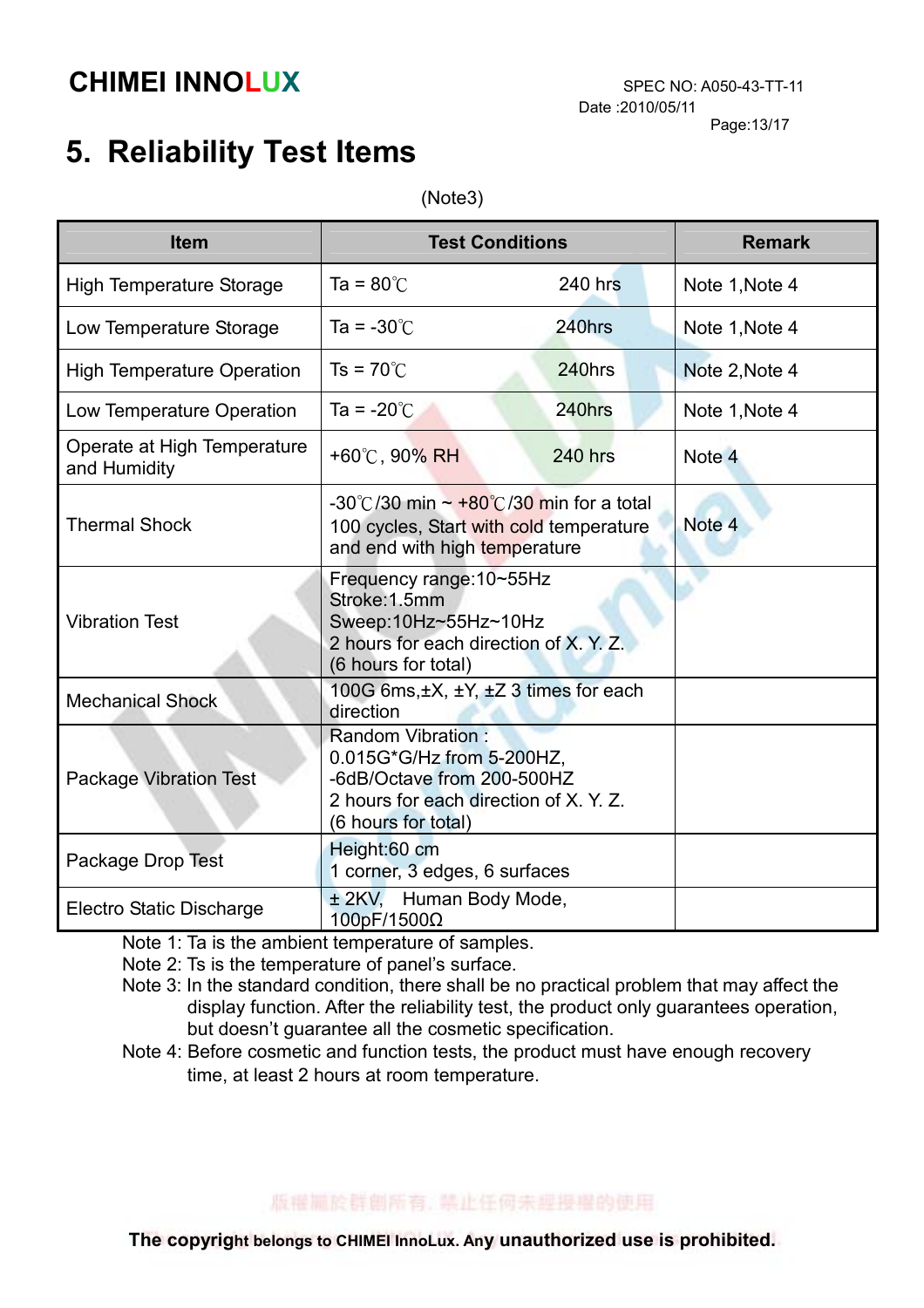## 6. General Precautions

#### 6.1. Safety

Liquid crystal is poisonous. Do not put it in your mouth. If liquid crystal touches your skin or clothes, wash it off immediately by using soap and water.

#### 6.2. Handling

1. The LCD panel is plate glass. Do not subject the panel to mechanical shock or to excessive force on its surface.

2. The polarizer attached to the display is easily damaged. Please handle it carefully to avoid scratch or other damages.

3. To avoid contamination on the display surface, do not touch the module surface with bare hands.

4. Keep a space so that the LCD panels do not touch other components.

5. Put cover board such as acrylic board on the surface of LCD panel to protect panel from damages.

6. Transparent electrodes may be disconnected if you use the LCD panel under environmental conditions where the condensation of dew occurs.

7. Do not leave module in direct sunlight to avoid malfunction of the ICs.

#### 6.3. Static Electricity

1. Be sure to ground module before turning on power or operating module. 2. Do not apply voltage which exceeds the absolute maximum rating value.

#### 6.4. Storage

1. Store the module in a dark room where must keep at  $25\pm10^{\circ}$  and 65%RH or less.

 2. Do not store the module in surroundings containing organic solvent or corrosive gas.

3. Store the module in an anti-electrostatic container or bag.

#### 6.5. Cleaning

- 1. Do not wipe the polarizer with dry cloth. It might cause scratch.
- 2. Only use a soft sloth with IPA to wipe the polarizer, other chemicals might permanent damage to the polarizer.

版權圖於群劇版有, 禁止任何未规投權的使用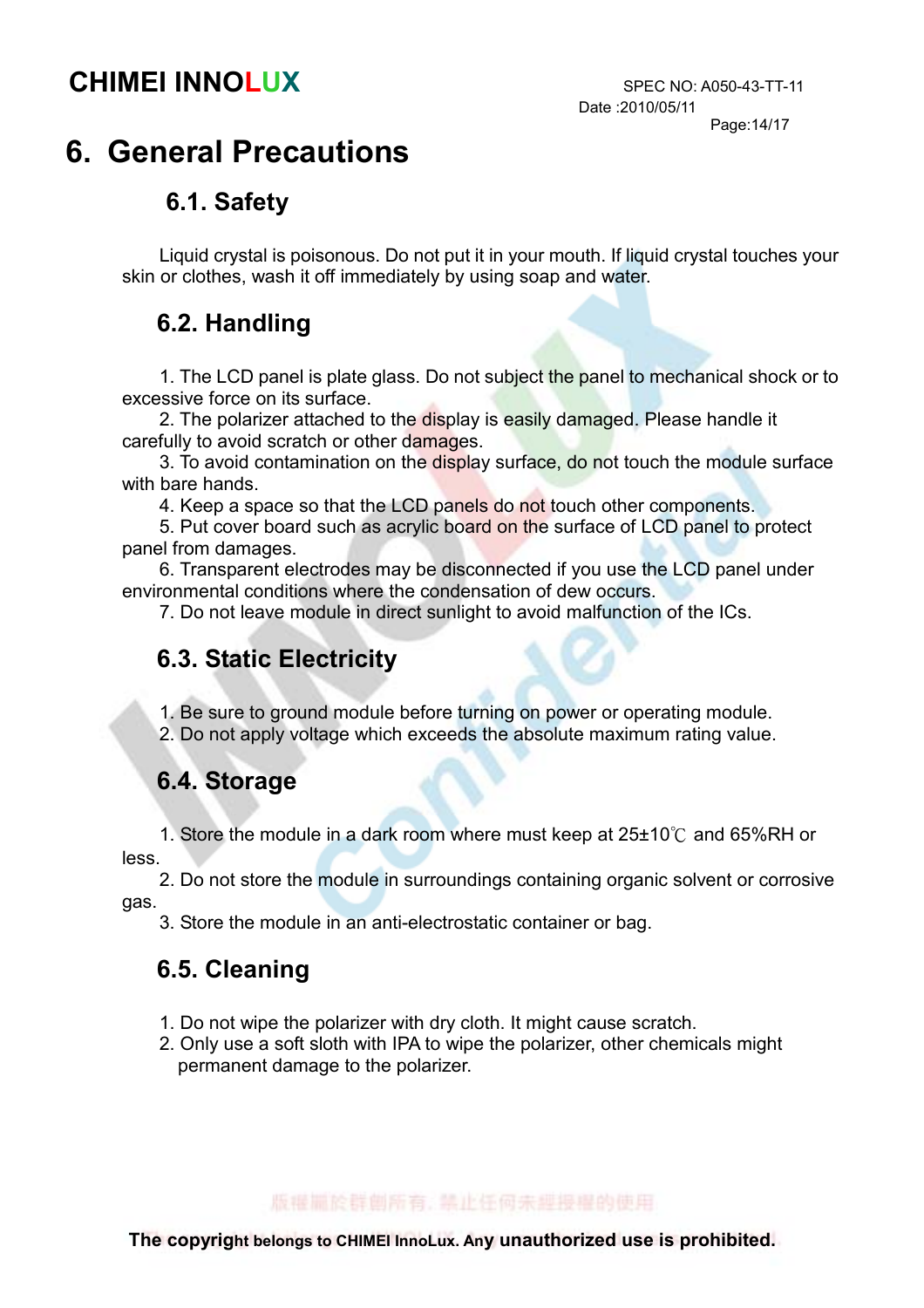Date :2010/05/11 Page:15/17

## 7. Mechanical Drawing



The copyright belongs to CHIMEI InnoLux. Any unauthorized use is prohibited.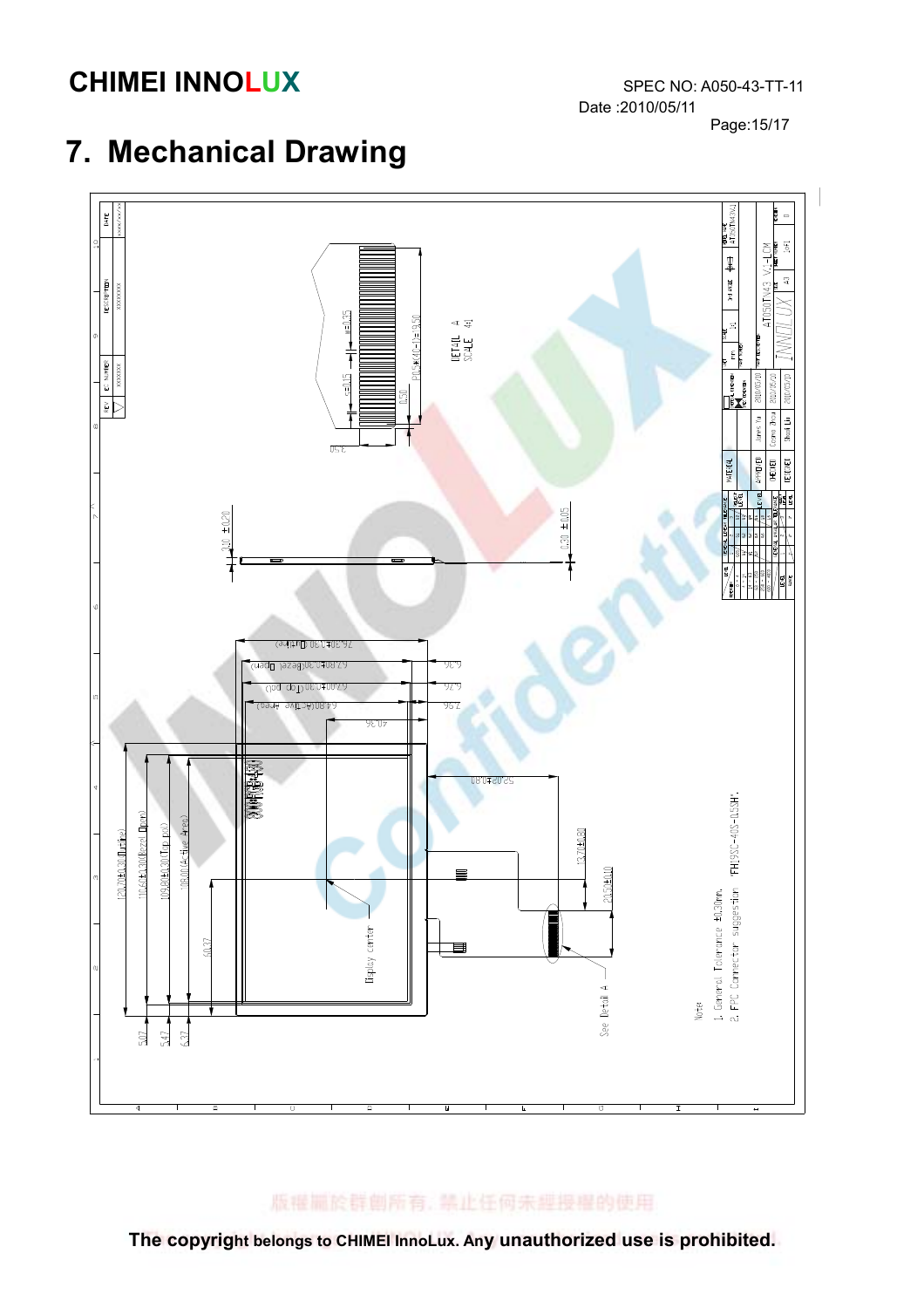# 8. Package Drawing

## 8.1 Packaging Material Table

|                |                            |                               |                                | Unit Weight | Quantity       |               |
|----------------|----------------------------|-------------------------------|--------------------------------|-------------|----------------|---------------|
| <b>No</b>      | <b>Item</b>                | <b>Model (Material)</b>       | Dimensions(mm)                 | (Kg)        | (pcs)          | <b>Remark</b> |
| $\mathbf 1$    | <b>LCM</b> module          | AT050TN43 V.1                 | $120.7 \times 76.3 \times 3.1$ | <b>TBD</b>  | 100            |               |
| $\overline{2}$ | Corrugated<br><b>Bar</b>   | <b>B</b> Corrugated<br>Paper  | $510 \times 178$               | 0.047       | $\overline{4}$ |               |
| 3              | Corrugated<br><b>Board</b> | <b>B</b> Corrugated<br>Paper  | $512 \times 349$               | 0.074       | 3              |               |
| $\overline{4}$ | Partition                  | <b>BC Corrugated</b><br>Paper | $512 \times 349 \times 112$    | 0.073       | $\overline{2}$ |               |
| 5              | Dust-Proof Bag             | PE                            | $700 \times 530$               | 0.060       |                |               |
| $6\phantom{1}$ | A/S Bag                    | <b>PE</b>                     | 145 × 145                      | 0.001       | 100            |               |
| $\overline{7}$ | Carton                     | <b>Corrugated Paper</b>       | $530 \times 355 \times 255$    | 1.100       |                |               |
| 8              | Total weight               |                               | <b>TBD</b>                     |             |                |               |

## 8.2 Packaging Quantity

| $(1)$ LCM quantity per Partition:   | $2 \text{ row} \times 25 \text{ pcs} = 50 \text{ pcs}$ |
|-------------------------------------|--------------------------------------------------------|
| $(2)$ Total LCM quantity in Carton: | 2 layer x 50 pcs/Partition = $100$ pcs                 |